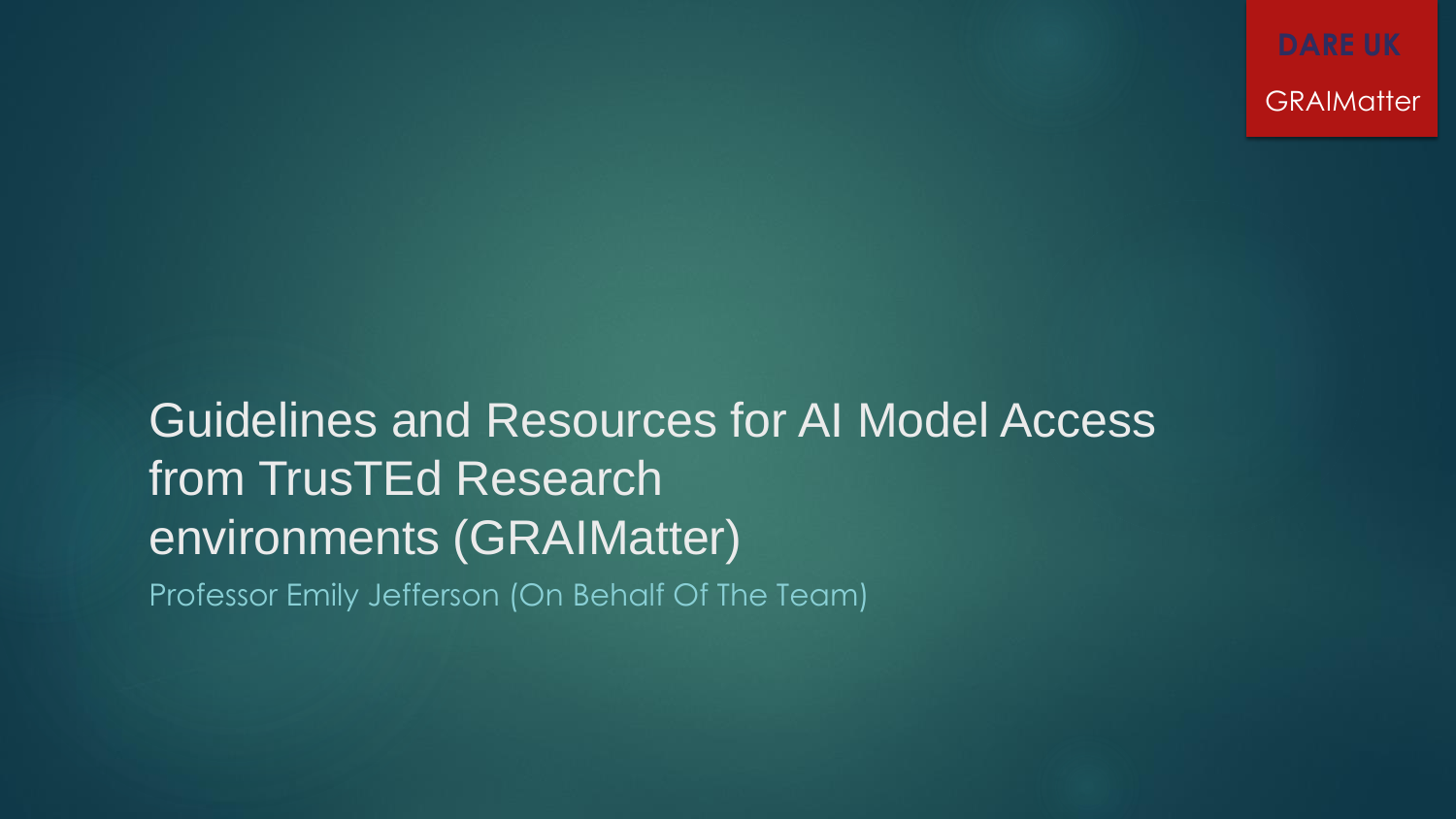### The Team GRAIMatter





Professor Emily Jefferson (PI): Director of HIC TRE





Professor Jim Smith: AI Models



Dr James Liley: Assistant Professor in biostatistics



Maeve Malone: Lecturer in Intellectual Property law and Healthcare Law and **Ethics** 



Dr Francesco Tava: Applied ethics, privacy and trust

**Law and Ethics**

Professor Angela Daly: Regulation and governance of digital technologies, data protection, AI ethics



Dr Esma Mansouri-Benssassi: Senior Research Fellow AI

**UWE** 

**Bristol** Rest of

University<br>of the



Dr Christian Cole: Senior Health **Informatician** 

豐

**University** 

of Dundee



Dr Simon Rogers: Principal Engineer - AI Models

Professor Josep Domingo-Dr Alberto Blanco Ferrer Justicia:

**International experts PPIE Co-leads**









Antony Chuter: **Jillian Beggs:**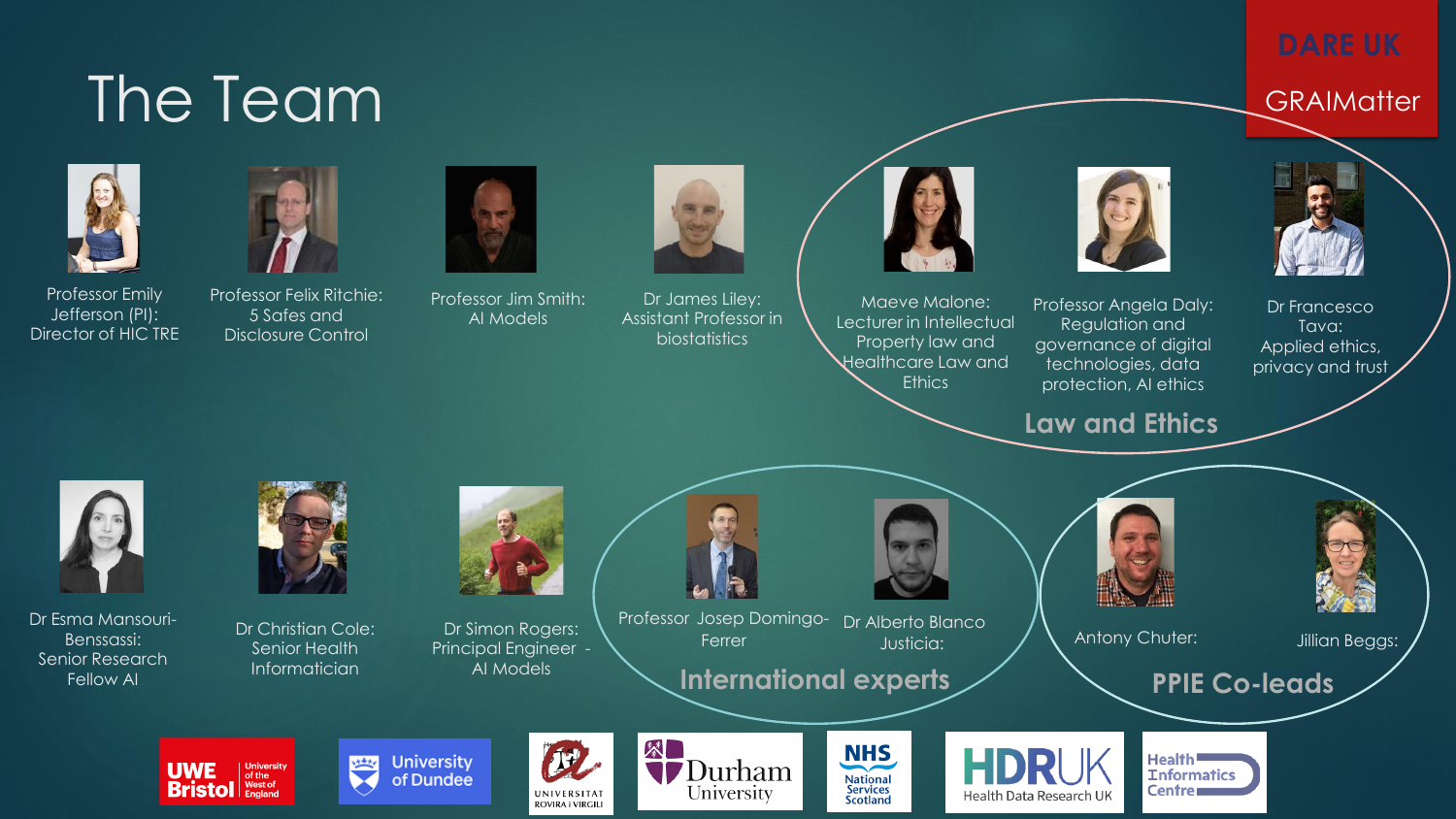### Problem statement GRAIMatter



- ➢ Artificial Intelligence (AI) used in
	- ➢ spotting human errors
	- ➢ streamlining processes
	- $\triangleright$  helping with repetitive tasks
	- $\triangleright$  supporting clinical decision making
- ➢ AI training typically requires extensive real-world confidential data, best provided within a TRE
- ➢ **TREs do not have mature processes, tools or an understanding of disclosure control for AI algorithms**
- ➢ **TREs aren't engaging with AI because they don't know what to do**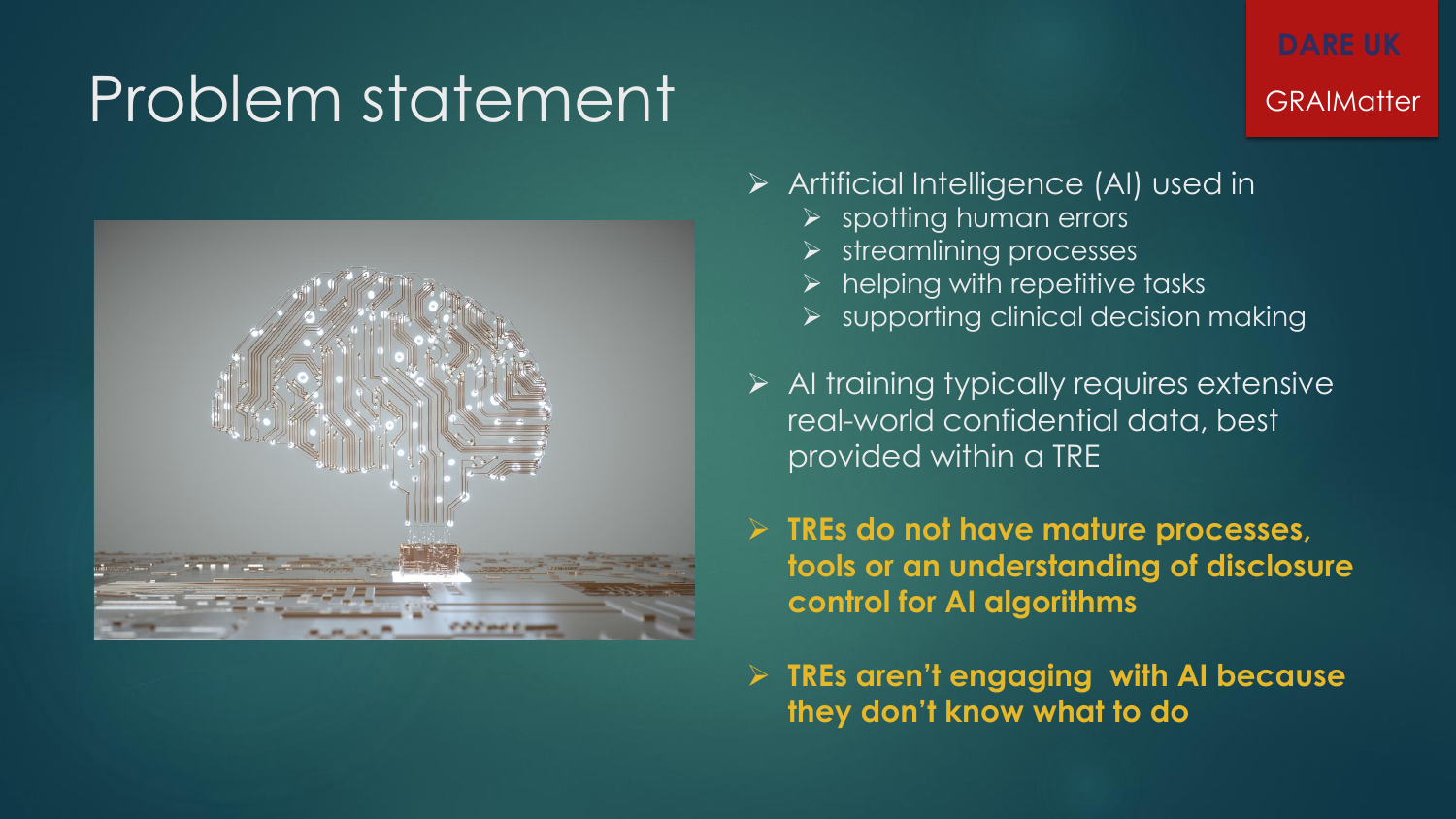## Overview GRAIMatter



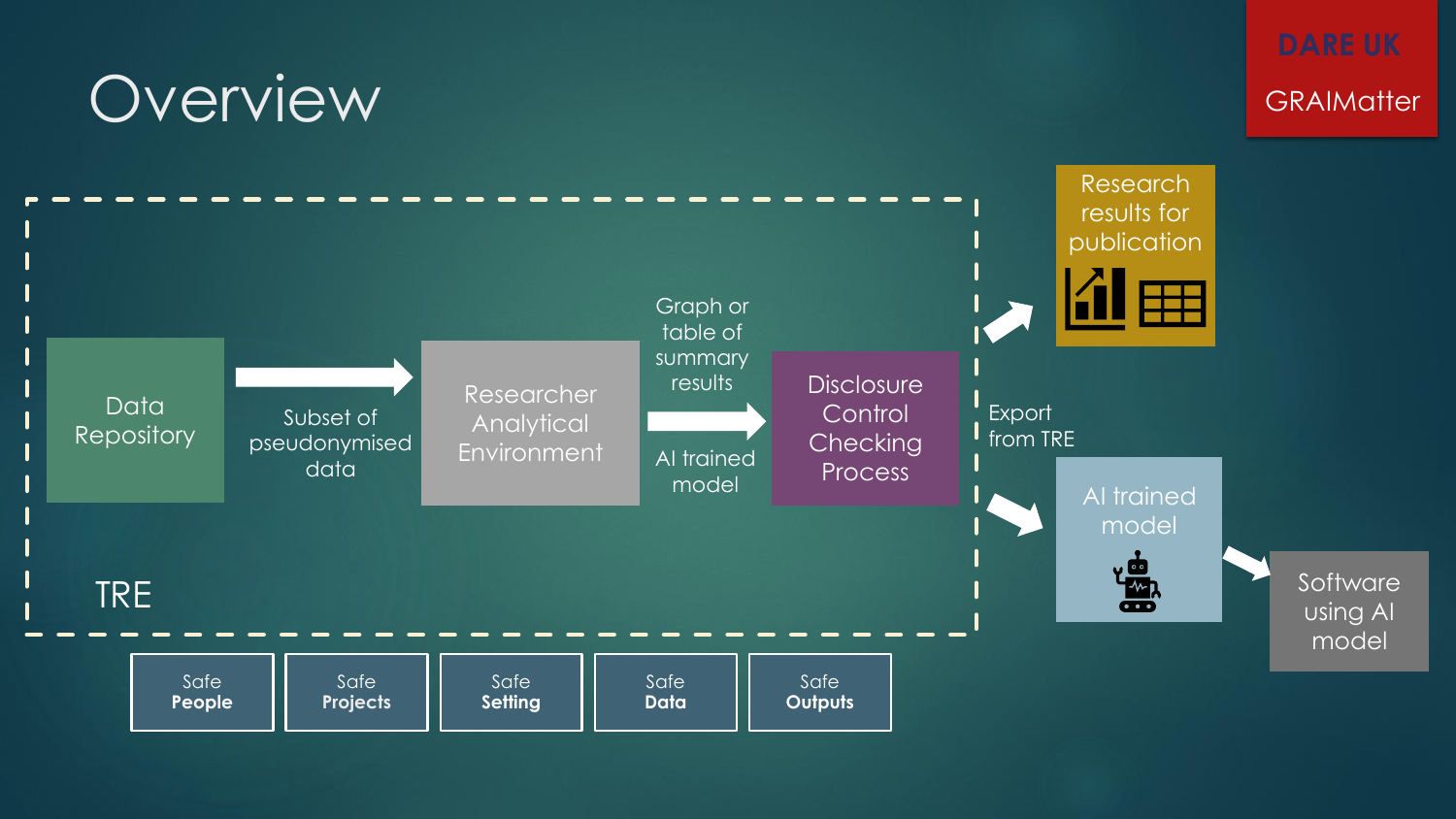**GRAIMatter** 

### Vision

To publish a Green Paper providing a set of guidelines and **implementable** recommendations supporting TREs to securely check trained AI exports for disclosure control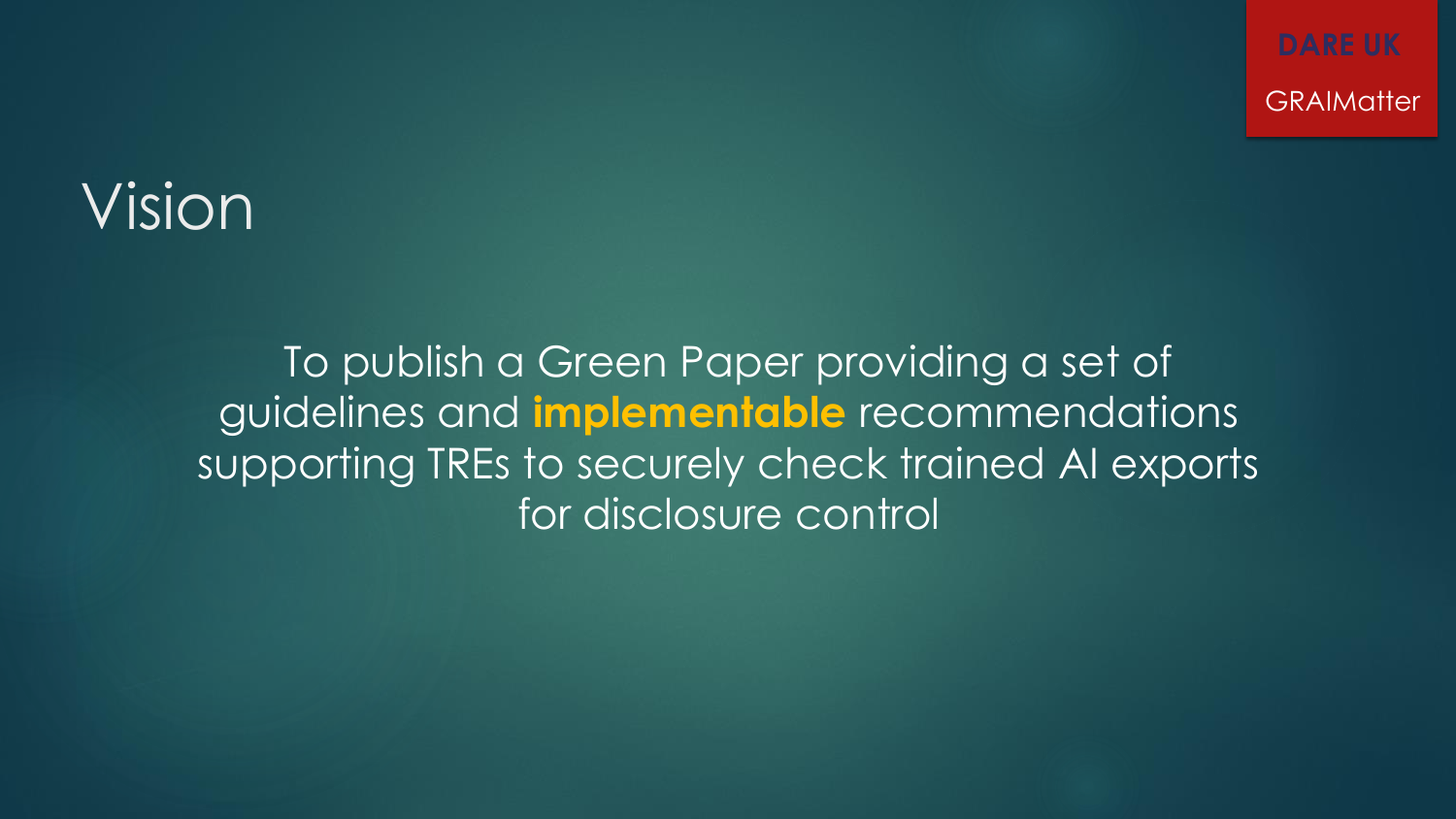### Work Packages GRAIMatter

WP1 - Risk assessment of AI models WP2 - Assessment of tools WP3 - Legal and Ethical implications WP4 - PPIE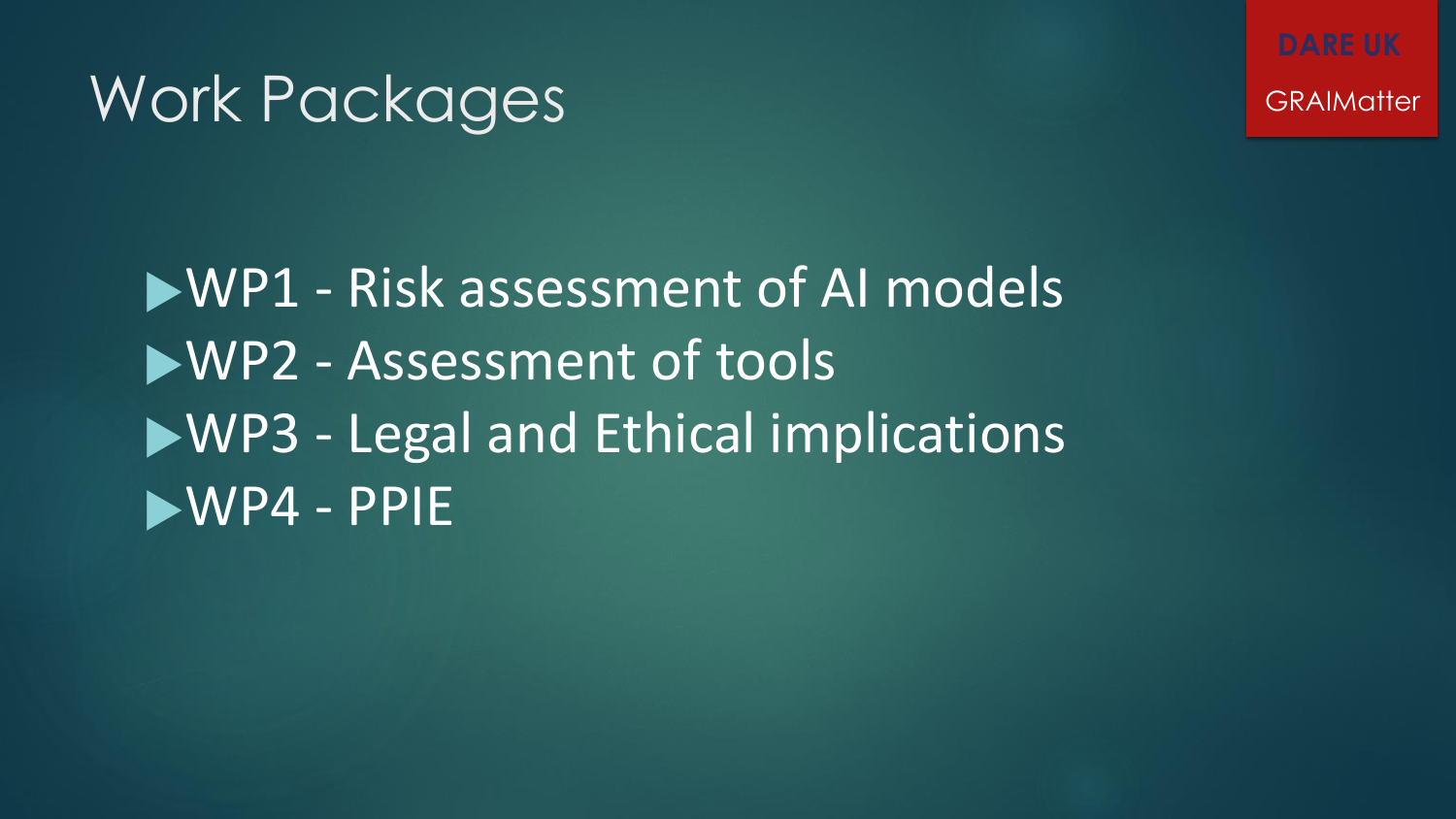# WP1: Membership Inference Attack GRAIMatter Simulation Framework

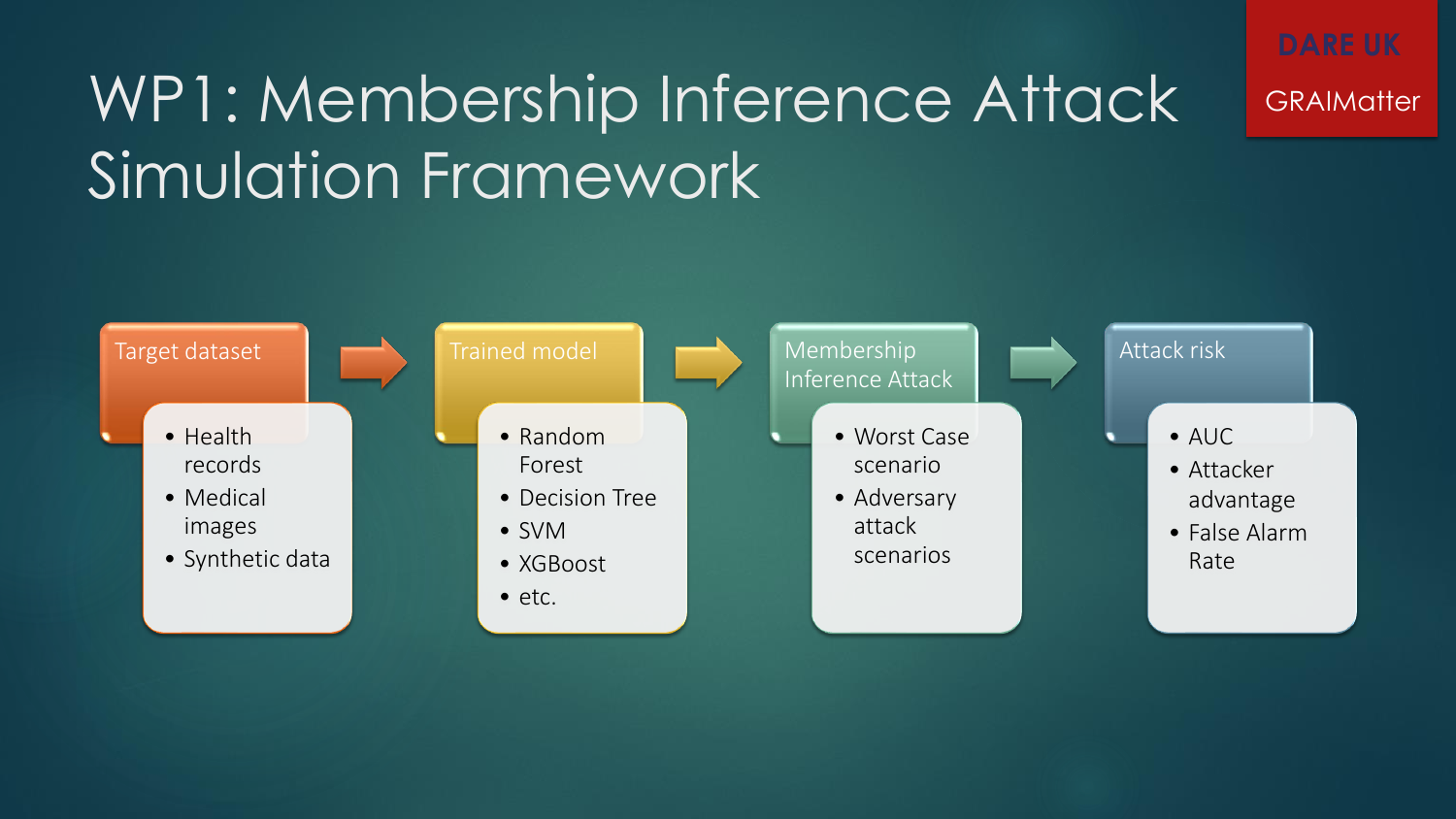





X-axis - increasing the value of a hyperparameter for a Support Vector Machine

- A level of attack simulation is automatable and could be run by TRE staff.
- $\blacktriangleright$  Preliminary results suggest that there are model + hyper-param combinations that are dangerous and should be avoided (by e.g. SafeModel wrappers).
- Holding some data from researchers would make attack simulation for TRE staff more reliable.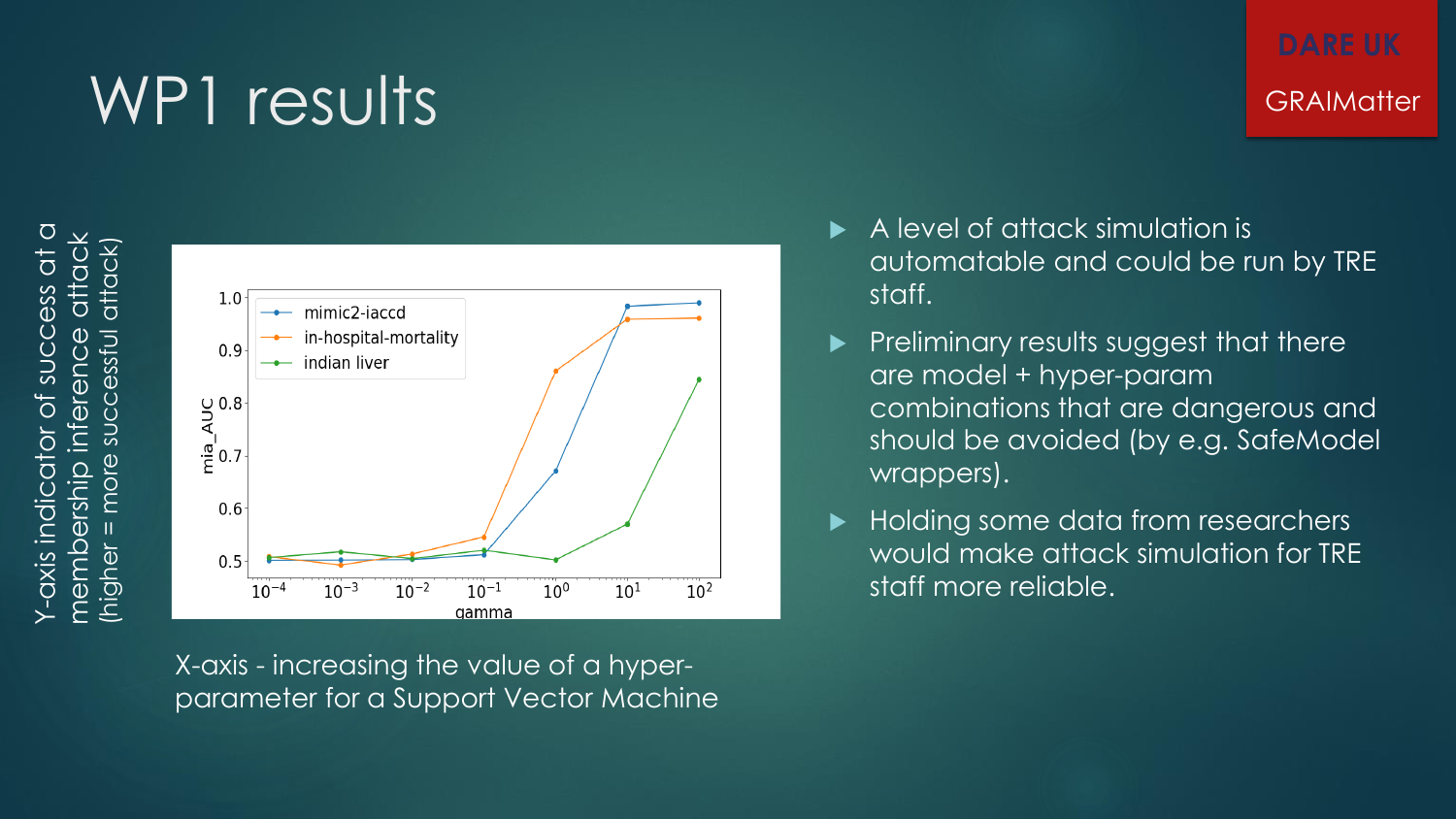### WP2: SafeModel wrappers + GRAIMatter TRE-defined "safe" values

Python wrappers around common algorithms

- ▶ Set parameters to "safe" values when model is created.
- Researcher uses them just like the version they are used to
- But then calls requestRelease()
	- ▶ Checks for common user errors
	- Produces report for TRE output checkers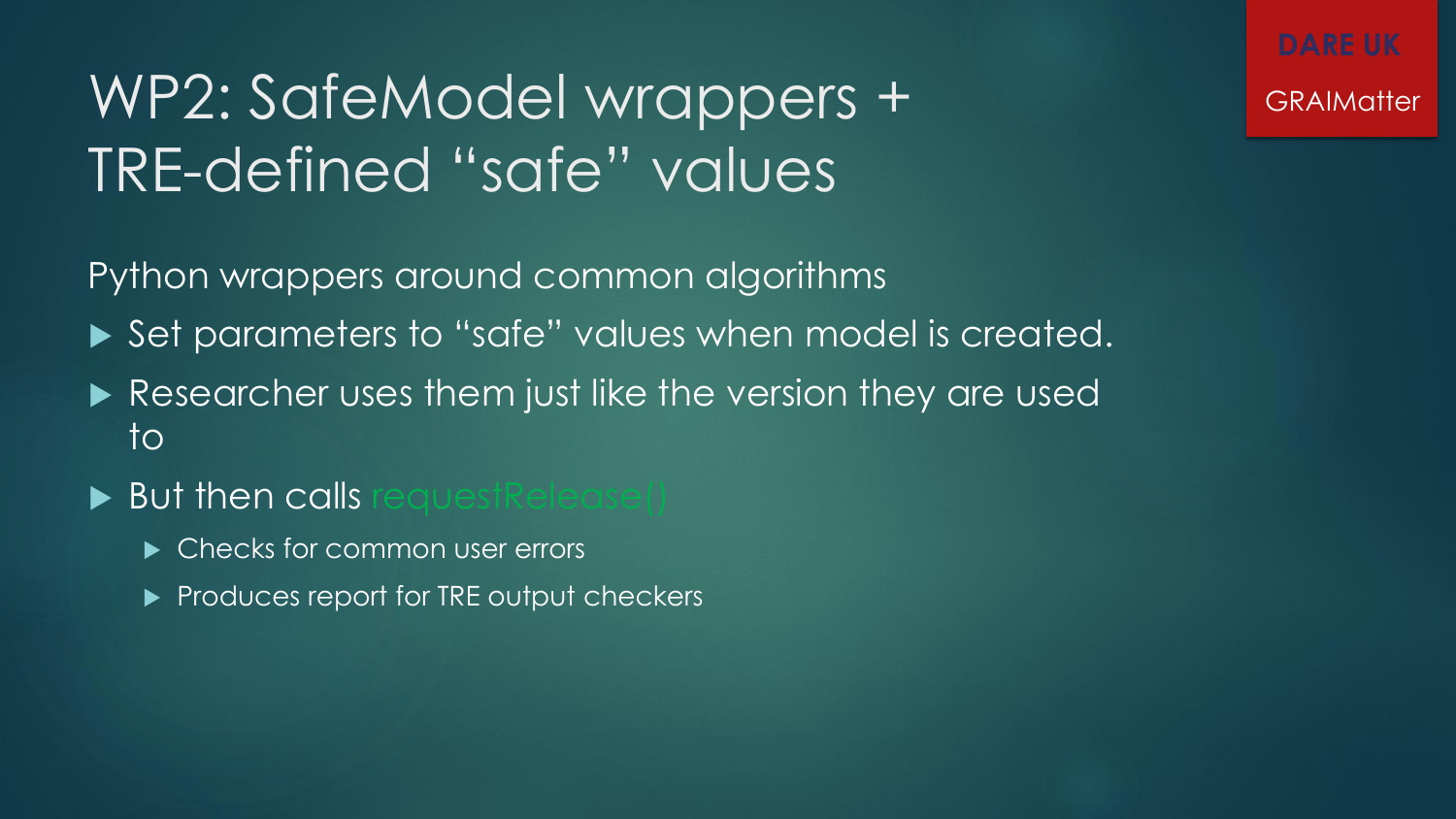### Some light relief ... Some light relief ...

▶ Our intuition about how to make algorithms safe Seems to be reflected in WP1 results

Aiming to allow TREs to customise their risk appetite

- $\blacktriangleright$  As an institution
- For particular data sets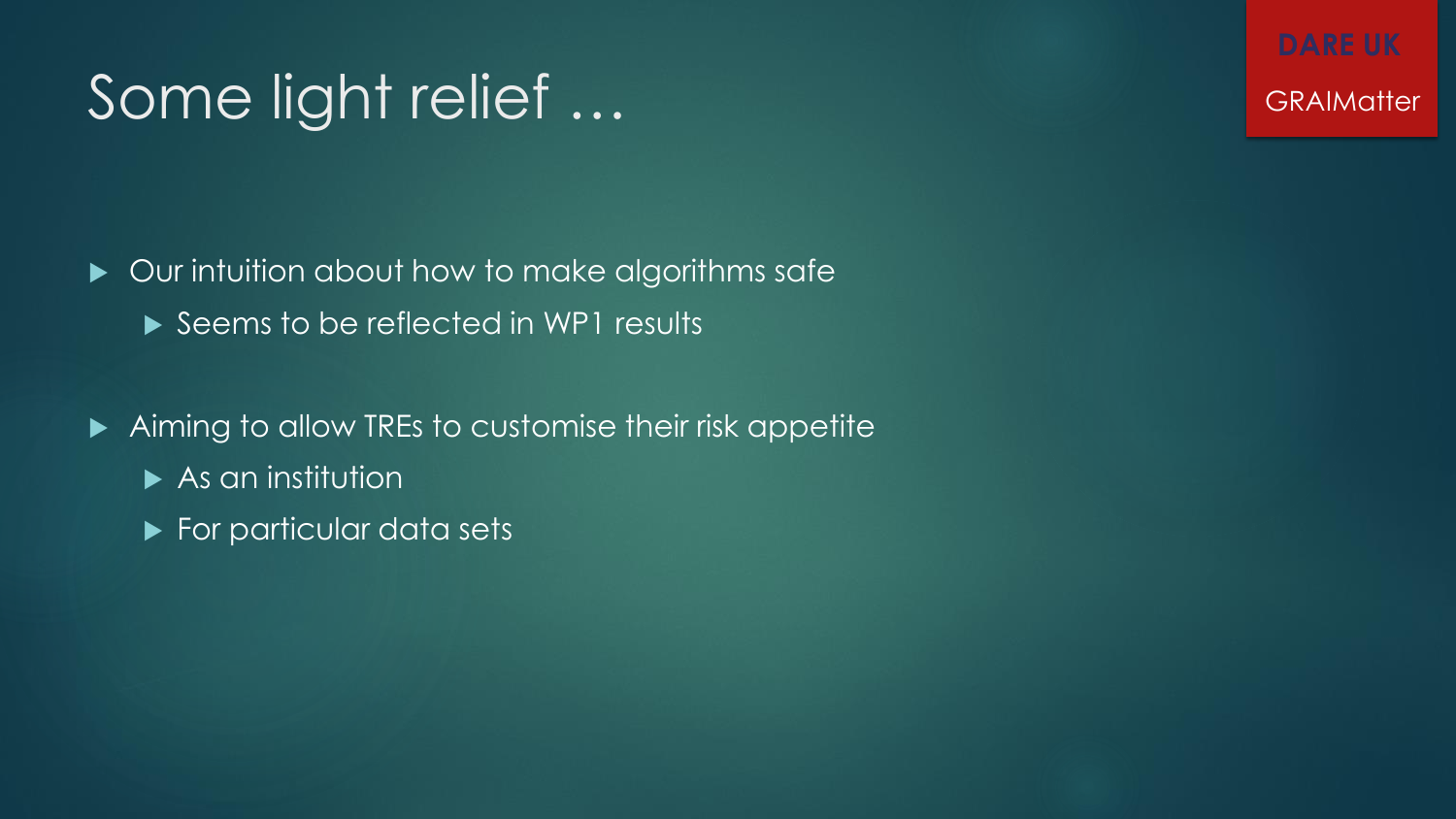## WP3: Legal and Ethical GRAIMatter

| w≣<br>Microsoft<br><b>Word Document</b>  | <b>ETHICAL IMPLICATIONS</b>          |
|------------------------------------------|--------------------------------------|
| <b>Microsoft</b><br><b>Word Document</b> | <b>DRAFT RECOMMENDATIONS</b>         |
| W≣<br>Microsoft<br><b>Word Document</b>  | <b>BRIEFING PAPER (for 21 April)</b> |
| <b>Microsoft</b><br><b>Word Document</b> | <b>RESPONSIBILITY SCENARIOS</b>      |
| w≣<br>Microsoft<br><b>Word Document</b>  | <b>GLOSSARY</b>                      |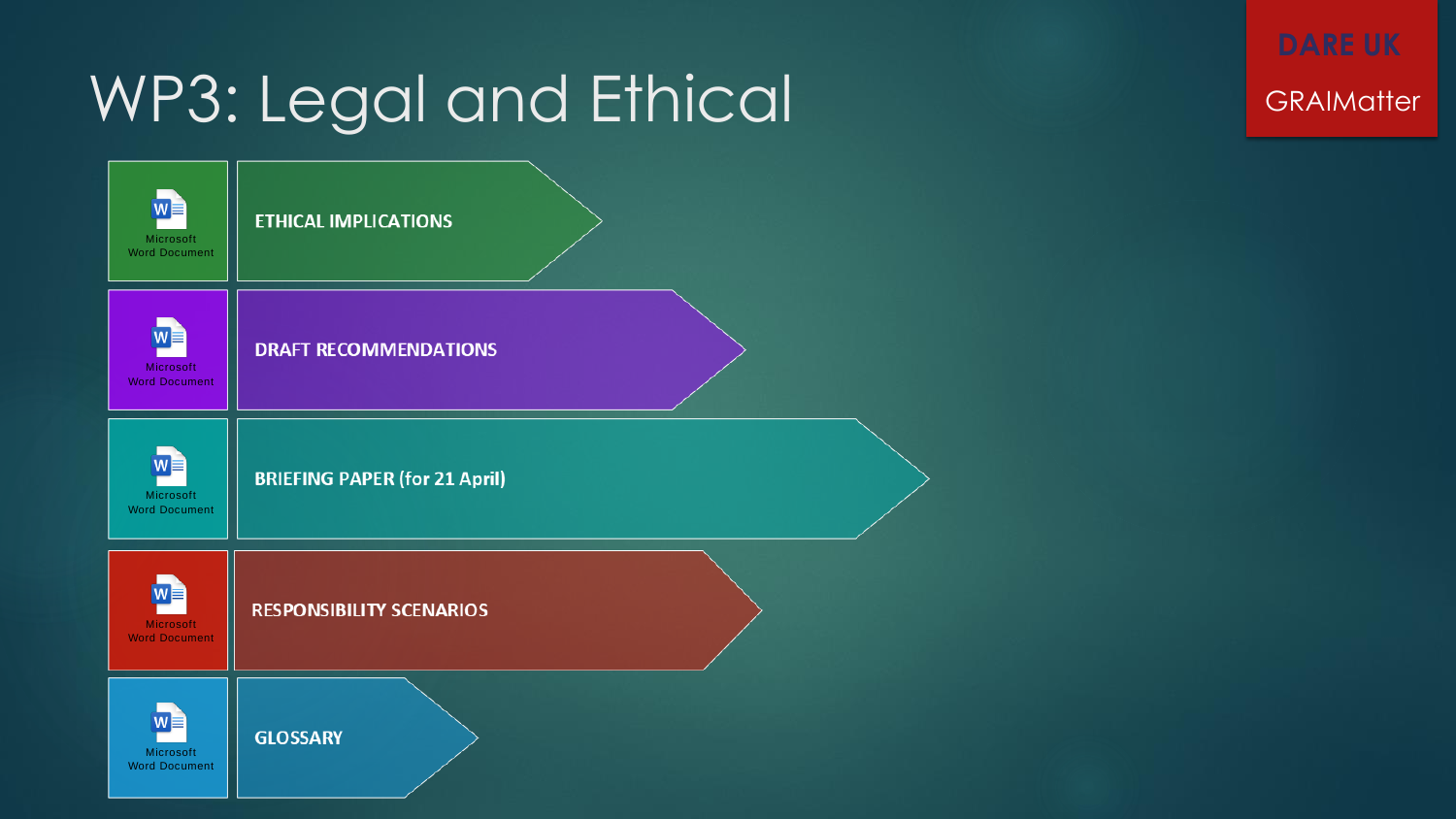### **REQUIREMENT OF A PRINCIPLES-BASED APPROACH** Compliance with highest legal and ethical principles needed in algorithm export from TREs in order to maintain trust and ensure legality **RISK Decision-making process for TREs** vis-a-vis algorithm export **ASSESSMENT** What is being exported? **Aligns with risk-based WORKING ON...** the export human-readable approach underpinning data or not? protection, medical device contractual terms for TRE and AI ethics best practice What are the risks for data user agreements re this security and privacy? (see e.g. proposals for AI Act risk, mitigations and in EU) security What other risks are there? Regular ethics audits How can these risks be mitigated by the TRE and the user before export? How to involve the public and maintain public trust

# **GRAIMatter**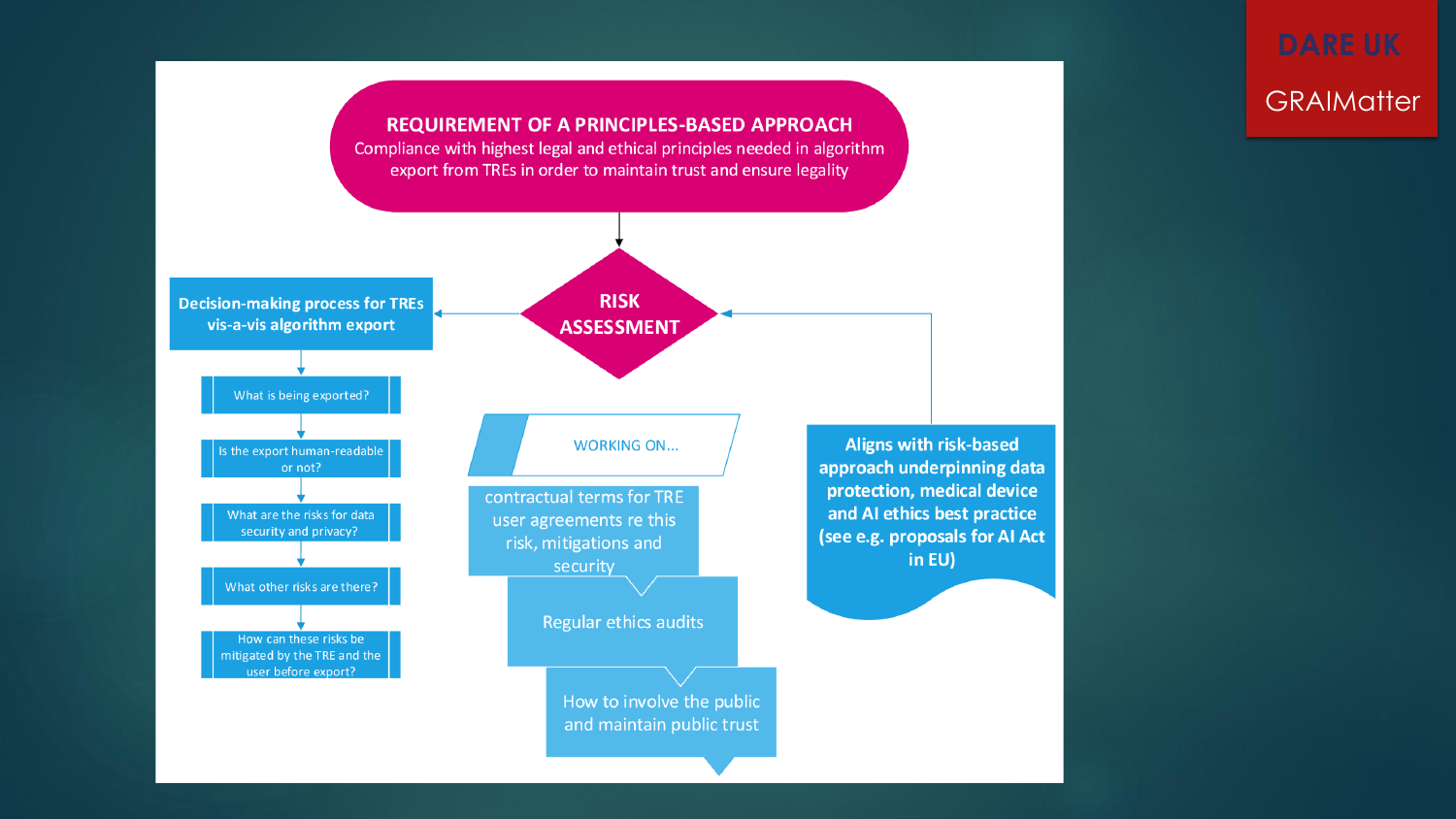## PPIE Discussions and Outcomes GRAIMatter

- Two PPIE meetings held to date on 22.03.2022 & 19.04.2022
- ▶ 8 PPI participants from across the UK, many new to research
	- Introduced the concept of AI and machine learning in medical data sets
	- Explained how AI could work
	- **Positioned the challenge of re-identification**
- ▶ Upcoming meetings on: 24.5.22 & 21.6.22
	- $\blacktriangleright$  To position the legal challenges
	- $\blacktriangleright$  To gain insights into the risks identified by the PPIE team

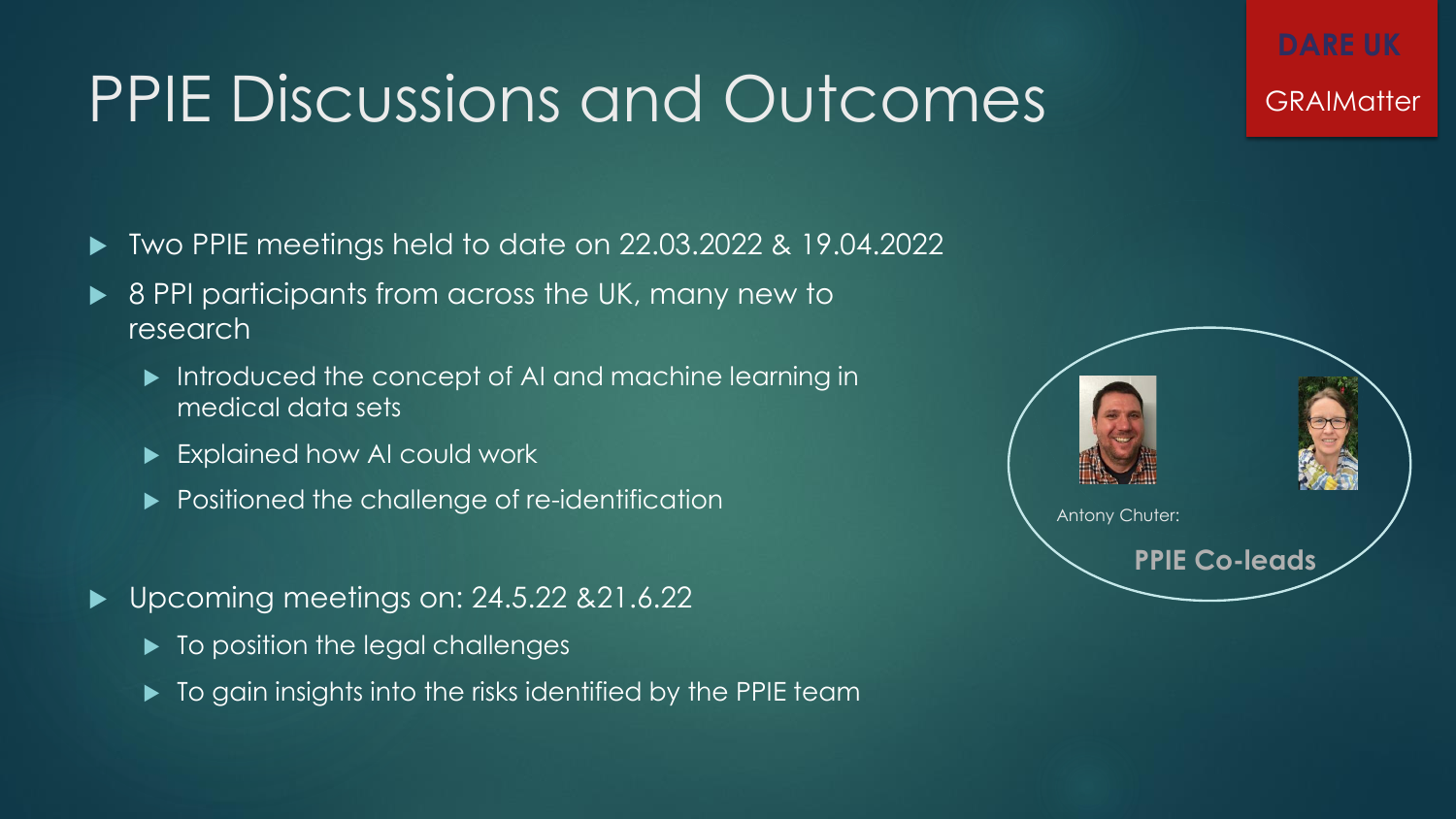### Recommendations: Technical GRAIMatter

 **Safe wrappers** for each machine learning model should be used by researchers in TREs

- GRAIMatter is developing proof of concept wrappers building on python scikitlearn/tensorflow employing the safe parameters determined by WP1 experiments
- ▶ Set of principles for safe wrappers so that the community can develop more instances e.g. R library versions

 TRE staff should run **attack simulations** – using a data set aside from training data

- GRAIMatter has developed a proof of concept attack simulation suite which could be used by TREs
- ▶ Set of principles for attack simulations so that the community can develop more instances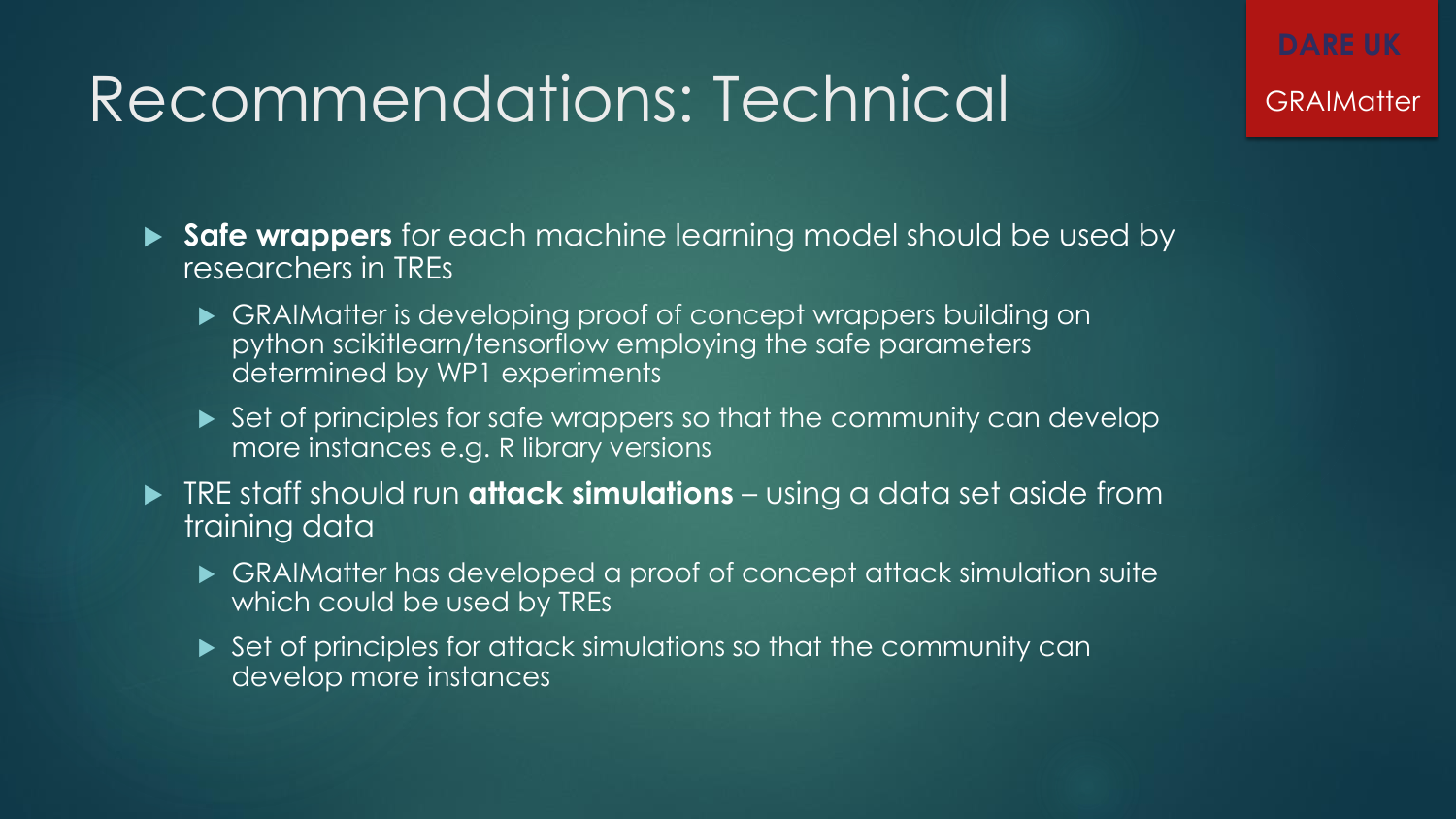### Recommendations: Legal GRAIMatter

A **risk assessment framework** is used by TRE staff

- Legal wording should be added to **user declaration forms:**
	- ▶ There is responsibility on the researcher/company to carry out due diligence of disclosive data within the trained model
	- Researcher/company agree that the TRE staff can run attack simulations on their model
- Clauses should be added to the **terms of use** of any resulting algorithm e.g. if an algorithm is embedded within a medical device the users are legally not allowed to hack the algorithm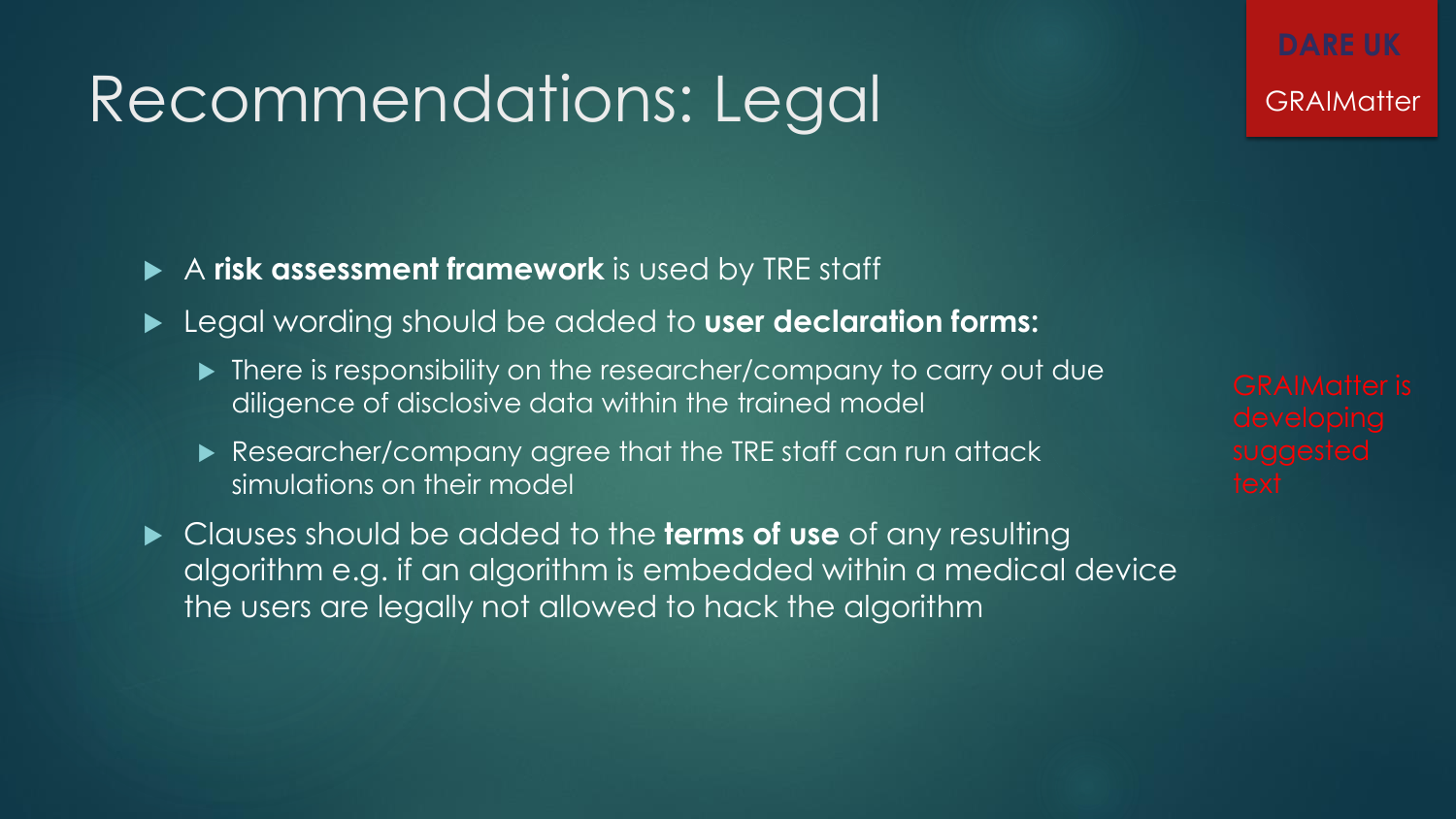# Recommendations: Legal and GRAIMatter ethical

- In each research project ethical application researchers should describe the discloser risks
- $\blacktriangleright$  Changes to the data governance approval process e.g. PBPP
	- Application forms should be modified to include information on the release of a trained model
	- Researchers should to make clear at the governance application stage that they want to disclose a model
	- Recognition of the longer term risk of discloser with justification of how the benefits out way the risks included in the application assessed by reviewers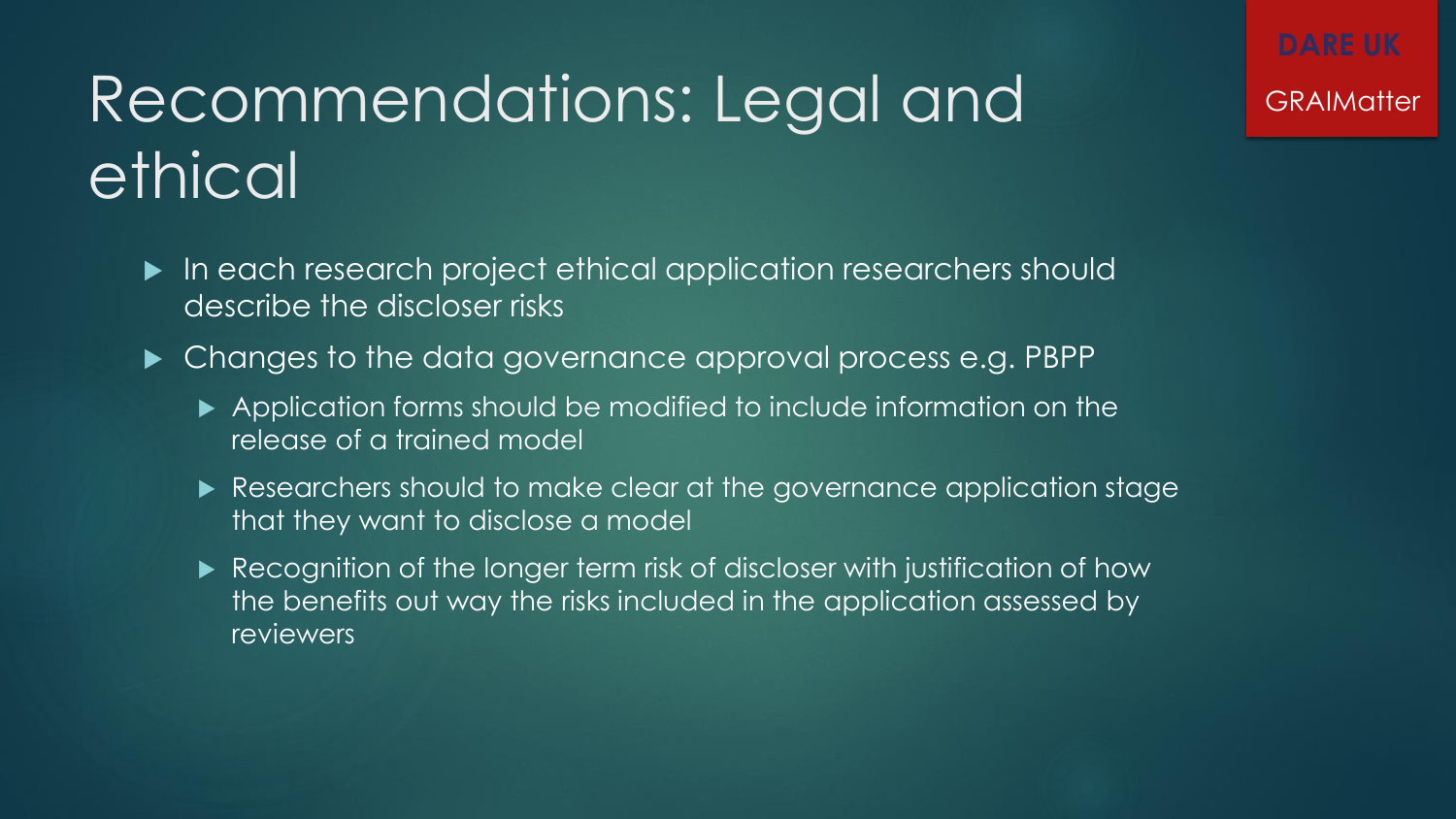## Recommendations: Training GRAIMatter

 $\blacktriangleright$  Training courses and documentation is developed for:

- **TRE staff** on AI, how to run attack simulations and the risks of disclosive data within trained models
- **researchers** on the risk of disclosure control when training models such training should be a requirement for access to the data for AI model training projects
- **governance approval and ethical committees** to assess the applications considering disclosure risk from trained models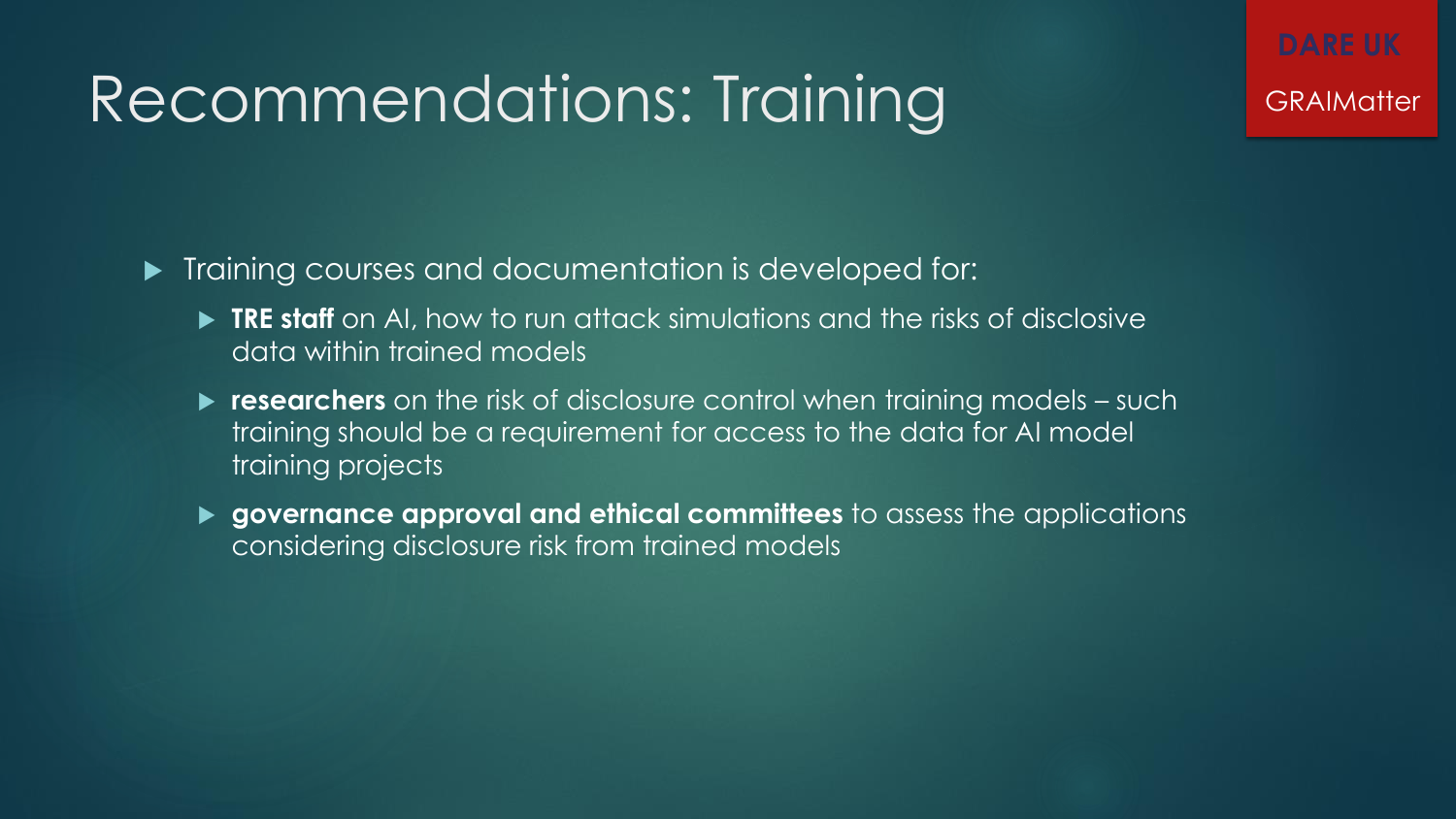**Figure 1** Team workshop next week to develop the recommendations in more detail

- Share the draft with the community
- ▶ Workshop in May to seek input into the recommendations from other sprint projects and other TREs who may be interested – please join us!
- $\blacktriangleright$  Plan for Dare phase 2 still loads more exciting work to be done in this area!

### Next steps GRAIMatter